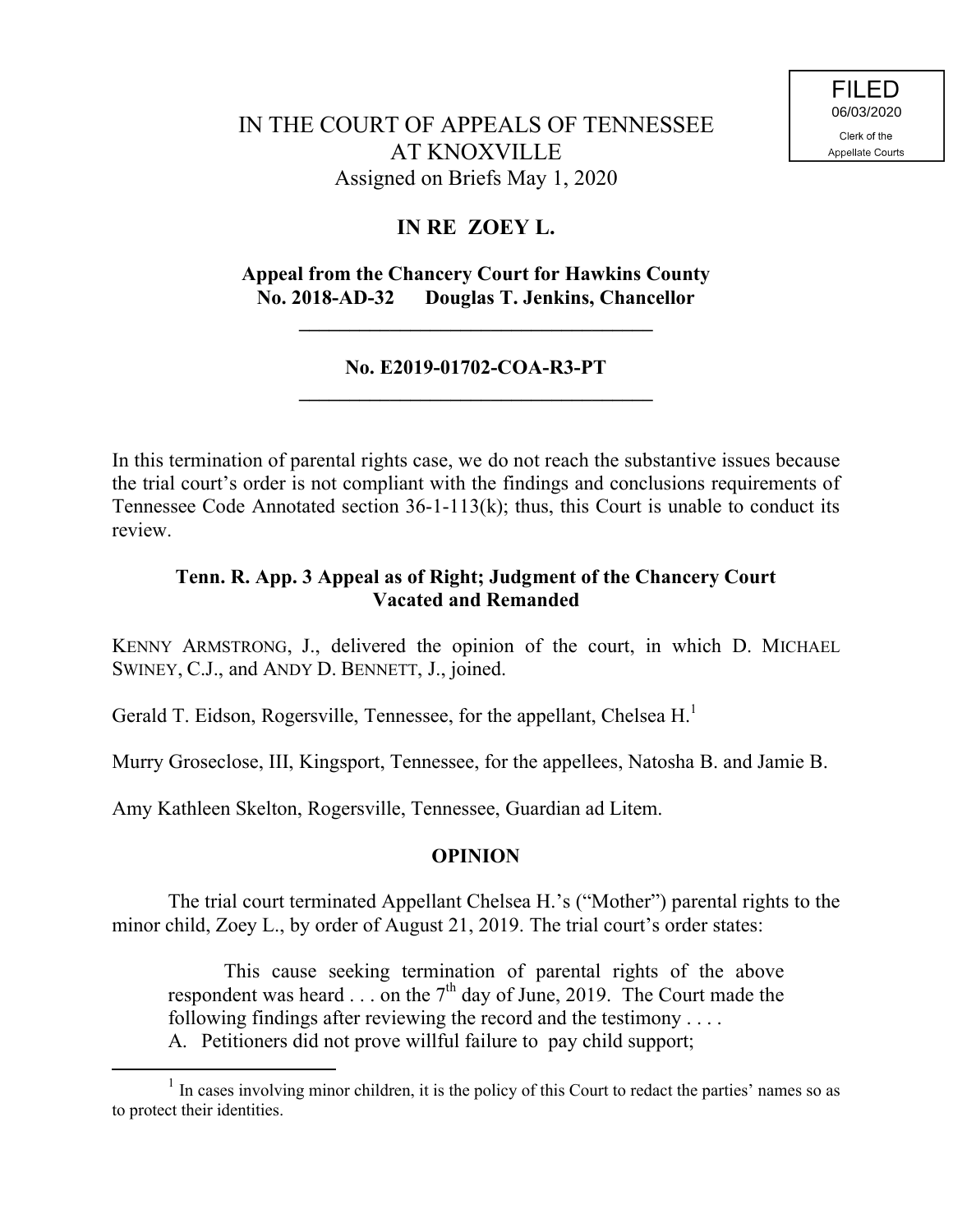B. However, petitioners did prove respondent willfully failed to exercise visitation with the child by clear and convincing evidence. Even though she at all times knew the address and telephone numbers of petitioners, she failed to call to talk to the child or to set up visitation with the child with the petitioners, nor did she file to enforce visitation if unfairly denied her. Therefore the Court finds that there are abandonment grounds for termination of the rights of respondent mother . . . .

C. Further the Court finds that termination of the parental rights of respondent is in the best interests of the child. The court weighed all the factors that are contained in T.C.A. Section 36-1-113 and found that petitioners proved by clear and convincing evidence that the following numbered factors from the statute favor termination of the parental rights of respondents, numbers 1, 3, 4, 5, 8 and  $9<sup>2</sup>$ .

WHEREFORE, the Court ORDERS that the parental rights of [Appellant] to the child [Zoey L.] are terminated.

On appeal, Mother asserts that the trial court failed to make sufficient findings concerning the child's best interest. Accordingly, before we can review the trial court's termination of Mother's parental rights, we must first address the sufficiency of its order.

"It is well-settled that a trial court speaks through its written orders—not through oral statements contained in the transcripts—and that the appellate court reviews the trial

\*\*\*

\*\*\*

Tenn. Code Ann. § 36-1-113(i).

 $\overline{a}$ 

 $2^2$  The statutory factors referenced in the trial court's order are:

<sup>(1)</sup> Whether the parent or guardian has made such an adjustment of circumstance, conduct, or conditions as to make it safe and in the child's best interest to be in the home of the parent or guardian;

<sup>(3)</sup> Whether the parent or guardian has maintained regular visitation or other contact with the child;

<sup>(4)</sup> Whether a meaningful relationship has otherwise been established between the parent or guardian and the child;

<sup>(5)</sup> The effect a change of caretakers and physical environment is likely to have on the child's emotional, psychological and medical condition;

<sup>(8)</sup> Whether the parent's or guardian's mental and/or emotional status would be detrimental to the child or prevent the parent or guardian from effectively providing safe and stable care and supervision for the child; or

<sup>(9)</sup> Whether the parent or guardian has paid child support . . . .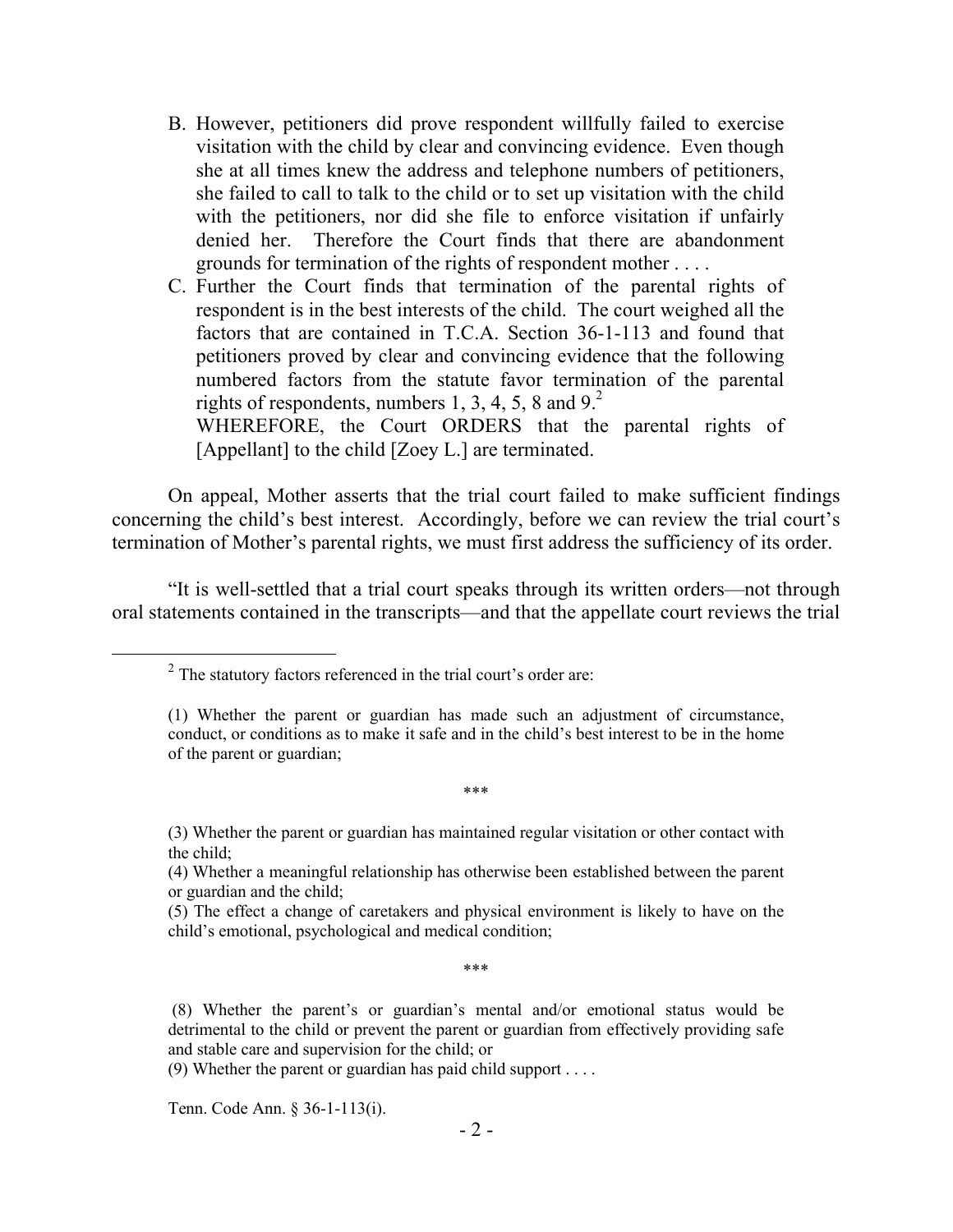court's written orders." *Williams v. City of Burns*, 465 S.W.3d 96, 120 (Tenn. 2015) (citations and footnote omitted); *Anil Const., Inc. v. McCollum*, No. W2013-01447- COA-R3-CV, 2014 WL 3928726, at \*8 (Tenn. Ct. App. Aug, 7, 2014) (declining to consider the trial court's oral statements where "the trial court below rendered an oral ruling at the conclusion of the trial [but] did not [] incorporate the oral ruling into its written order."). To enable appellate review, the trial court must make "specific findings" of fact and conclusions of law" when entering an order in a termination of parental rights proceeding. *See* Tenn. Code Ann. § 36-1-113(k) ("The court shall enter an order that makes specific findings of fact and conclusions of law[.]"); *see also* Tenn. R. Civ. P. 52.01 ("In all actions tried upon the facts without a jury, the court shall find the facts specially and shall state separately its conclusions of law and direct the entry of the appropriate judgment."). *See In re Jaylah W.*, 486 S.W.3d 537, 546 (Tenn. Ct. App. 2015), *perm. app. denied* (Tenn. 2016) (noting that because of the gravity of the consequences of termination of parental rights proceedings, specific procedures must be followed).

This Court has previously held that, in termination cases, the "trial court's failure to comply with [Tennessee Code Annotated section] 36-1-113(k) affects more than the standard of appellate review. It affects the viability of the appeal." *In re G.N.S.*, No. W2006-01437-COA-R3-PT, 2006 WL 3626322, at \*6 (Tenn. Ct. App. Dec. 13, 2006) (quoting *In re C.R.B.*, No. M2003-00345-COA-R3-JV, 2003 WL 22680911, at \*4 (Tenn. Ct. App. Nov. 13, 2003)). "A trial court's failure to comply with [Tennessee Code Annotated Section] 36-1-113(k) fatally undermines the validity of a termination order." *In re S.M.*, 149 S.W.3d 632, 639 (Tenn. Ct. App. 2004). This Court cannot simply review the record de novo and determine for ourselves where the preponderance of the evidence lies. *State v. C.H.K.*, 154 S.W.3d 586, 591 (Tenn. Ct. App. 2004); *see also Adoption Place, Inc. v. Doe*, No. M2007-01214-COA-R3-PT, 2007 WL 4322014, at \*6 (Tenn. Ct. App. Dec. 5, 2007). When a trial court has failed to comply with the requirements of Tennessee Code Annotated Section 36-1-113(k), this Court "must remand the case to the trial court for the entry of written findings of fact and conclusions of law." *In re B.L.R.*, No. W2004-02636-COA-R3-PT, 2005 WL 1842502, at \*15 (Tenn. Ct. App. Aug. 4, 2005) (citing cases).

Tennessee appellate courts strictly construe Tennessee Code Annotated Section 36-1-113(k) and require meticulous compliance with its mandates. *In re M.E.I.*, No. E2004-02096-COA-R3-PT, 2005 WL 2346978, at \*2-3 (Tenn. Ct. App. Sept. 26, 2005). We view the requirements regarding specific findings and conclusions "with great seriousness," not as a "trivial technicality." *White v. Moody*, 171 S.W.3d 187, at 191 (Tenn. Ct. App. 1994). The statutory requirement to prepare written findings of fact and conclusions of law also applies with equal force to both the grounds and the best interest components of parental termination cases. *In re J.D.C*., 2008 WL 1899987, at \*8.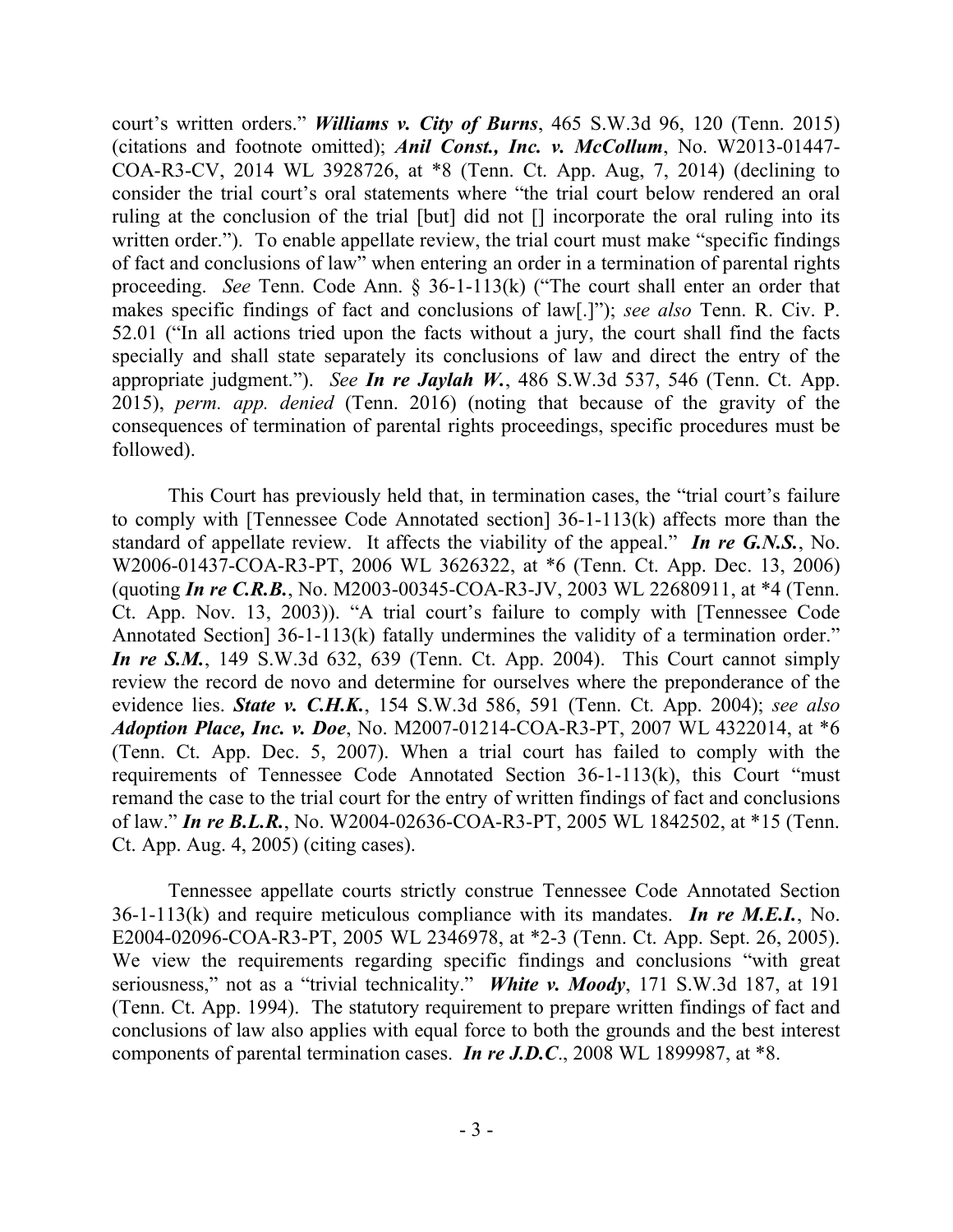As set out in context above, the trial court's order is insufficient because it is completely devoid of any findings concerning the child's best interest. Although the trial court's order references several of the statutory best interest factors, it does "not include any analysis of the factors . . . and their applicability to the facts of this case." *In re B.L.R.*, 2005 WL 1842502, at \*16 (vacating the trial court's order terminating father's parental rights for lack of findings on child's best interest). In fact, here, the trial court's order fails to reference any of the facts or evidence presented in the case.

Despite the fact that the final order contains no analysis, the record includes a portion of the trial transcript, which the trial court purports to make its findings by signing same, to-wit:

The Court: Court's adjourned. (This ends the requested portion of the proceedings in this matter)These are my  $\mathit{oncl}$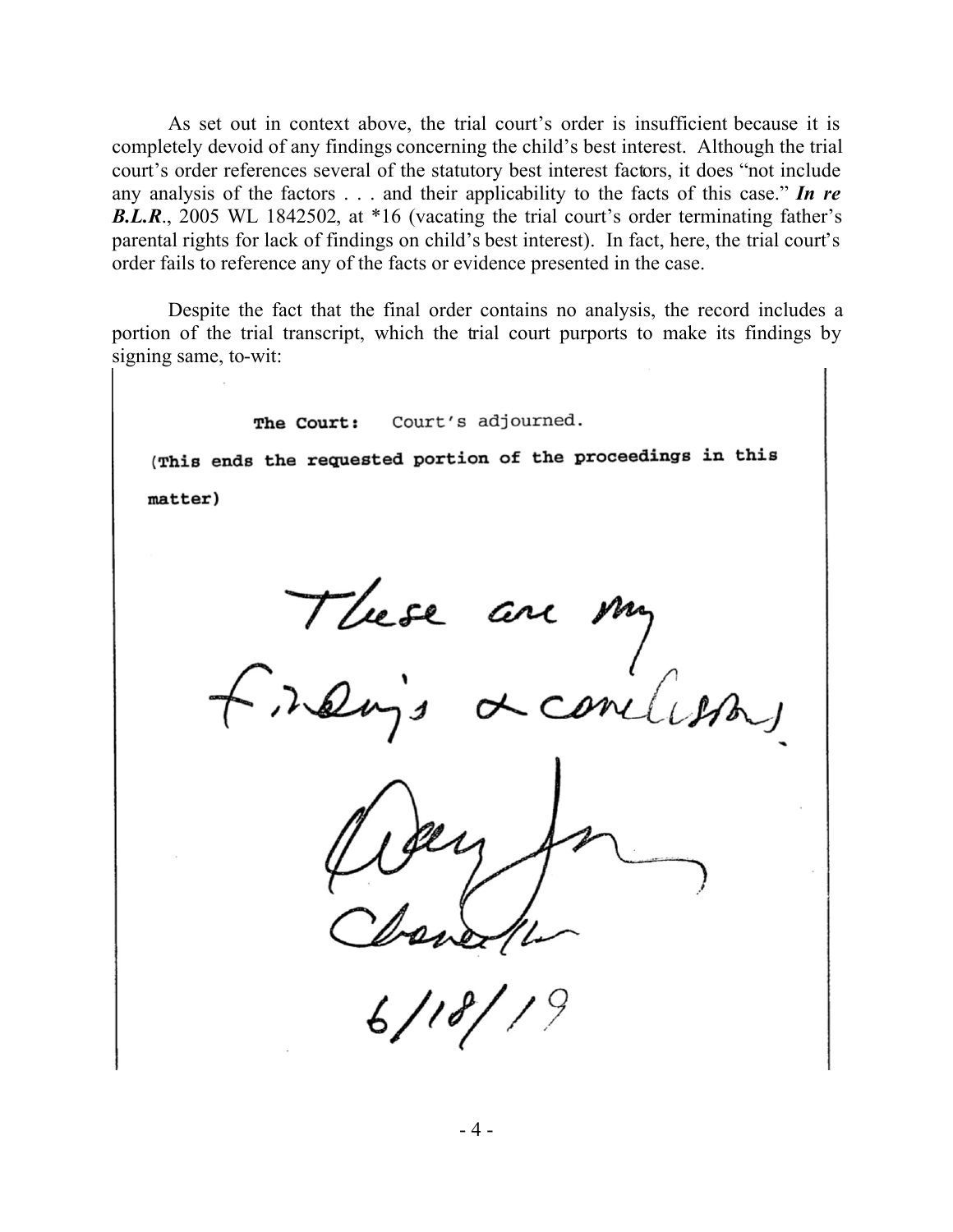Tennessee Rule of Civil Procedure 58 governs entry of judgments. Orders and judgments are effective only if Rule 58 procedural requirements are met, to-wit:

Entry of a judgment or an order of final disposition is effective when a judgment containing one of the following is marked on the face by the clerk as filed for entry:

(1) the signatures of the judge and all parties or counsel, or

(2) the signatures of the judge and one party or counsel with a certificate of counsel that a copy of the proposed order has been served on all other parties or counsel, or

(3) the signature of the judge and a certificate of the clerk that a copy has been served on all other parties or counsel.

As set out above, the trial court merely states that the section of the transcript includes its findings and conclusions and signs. Under Rule 58, the trial court's signature alone is insufficient to effectuate its order. None of the attorney's signed the transcript, and it does not contain a "certificate of the clerk that a copy has been served on all other parties or counsel." Rather, the foregoing page of the transcript is followed by a "certification" of the court reporter: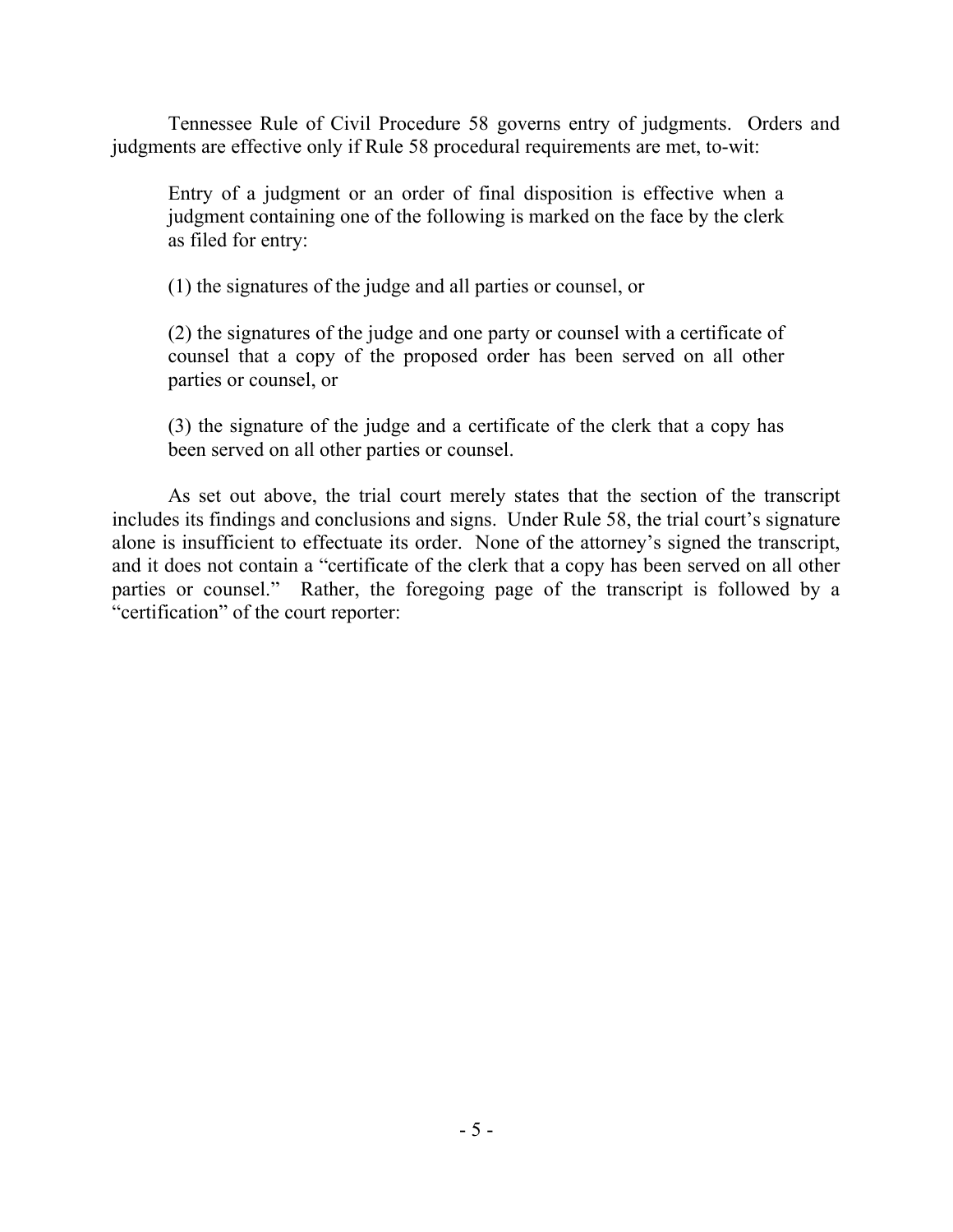#### Reporter's Certification

State of Tennessee

County of Sullivan

I, Cammie N. McDavid, LCR #681, Licensed Court Reporter for the State of Tennessee, do hereby certify that the above hearing was reported by me and that the foregoing  $\sqrt{2}$  pages of the transcript of the Court's Findings is a true and accurate record to the best of my knowledge, skills, and ability.

<sup>I</sup>further certify that I am not related to nor an employee of Counsel or any of the parties to the action, nor am I in any way financially interested in the outcome of this case.

<sup>I</sup>further certify that I am duly licensed by the Tennessee Board of Court Reporter as a Licensed Court Reporter as evidenced by the LCR number and expiration date following my name below.

In witness whereof, I have hereunto set my hand this the  $\sqrt{\partial}$ day of June 2019.

pmnul

Cammie N. McDavid (TBCR #681) Expiration Date 6/30/2019 Deborah Todd Court Reporting P. 0. Box 1296 Kingsport, TN 37662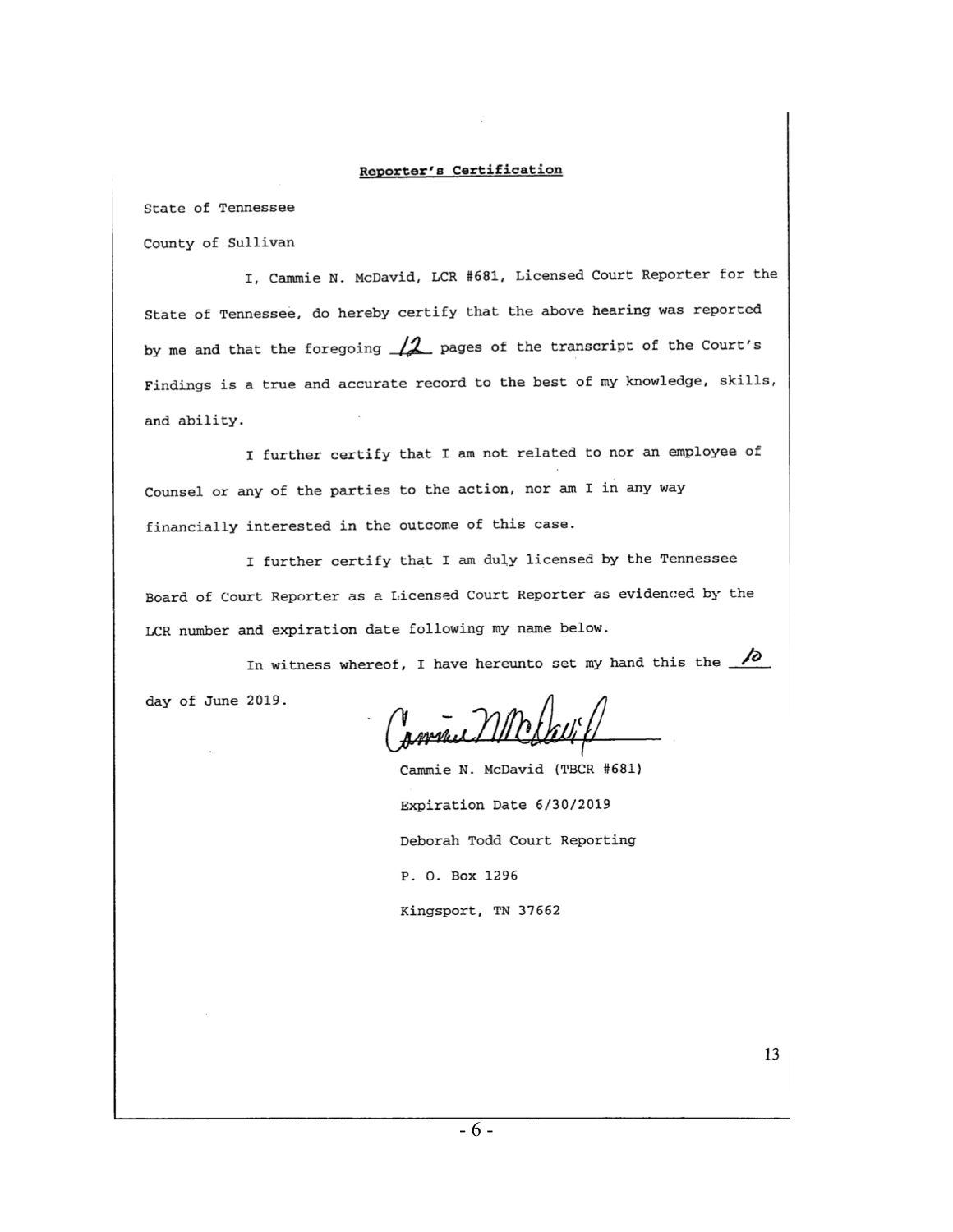This "certification" does not comport with the requirements of Rule 58; therefore, the portion of the transcript is not an effective order containing the trial court's findings. Furthermore, the trial court does not incorporate the foregoing portion of the transcript by reference in its August 21, 2019 order. Whether we may consider oral rulings in termination cases, even when incorporated by reference into written orders, has been a subject of some dispute in this Court. *Compare In re K.J.G.*, No. E2015-00087-COA-R3-PT, 2016 WL 1203800, at \*4 (Tenn. Ct. App. Mar. 28, 2016) (holding that the trial court made insufficient findings of fact where it made an oral ruling and attached the findings to its written order) (citing *In re: Adoption of Muir*, No. M2002-02963-COA-R3-CV, 2003 WL 22794524, at \*3 (Tenn. Ct. App. Nov. 25, 2003) ("Because of Tenn. Code Ann. § 36-1-113(k), trial courts cannot follow the customary practice of making oral findings from the bench and later adopting them by reference in their final order.")), with (Swiney J., dissenting) (indicating that he would revisit the holding in *Muir* and instead hold that such findings are adequate when "sufficiently detailed").<sup>3</sup> In this case, however, the order contains neither a reference to nor an incorporation of the trial court's oral ruling. Nonetheless, we have read the portion of the transcript that purportedly contains the trial court's factual findings concerning the child's best interest. Even if we could consider the transcript to be the trial court's order (which we cannot based on the foregoing analysis), we conclude that the "findings" therein are merely conclusions of law without sufficient analysis or factual basis. "[W]e decline to conclude that mere legal conclusions fulfill the trial court's obligations or are sufficient to satisfy the directive of Tennessee Code Annotated Section 36-1-113(k)." *In re Navada N.*, 498 S.W.3d 579, 594 (Tenn. Ct. App. 2016) (reversing, in part, the trial court's order terminating appellant's parental rights because "none of the trial court's oral factual findings appear in the trial court's written order as written or are incorporated by reference therein.").

Turning back to the trial court's August 21, 2019 order, which is the sole basis of our review, as noted above, it contains no analysis or factual basis for the trial court's legal conclusion that termination of Mother's parental rights is in the child's best interest. In short, the order wholly fails to comply with the requirements of Tennessee Code Annotated section 36-1-113(k). Accordingly, this Court "must remand the case to the trial court for the entry of written findings of fact and conclusions of law." *In re B.L.R.*, 2005 WL 1842502, at \*15.

 $\overline{a}$ 

<sup>&</sup>lt;sup>3</sup> We strongly encourage litigants, attorneys, and trial courts to ensure that all of the trial court's relevant oral rulings and findings are included in written orders, especially in termination cases.